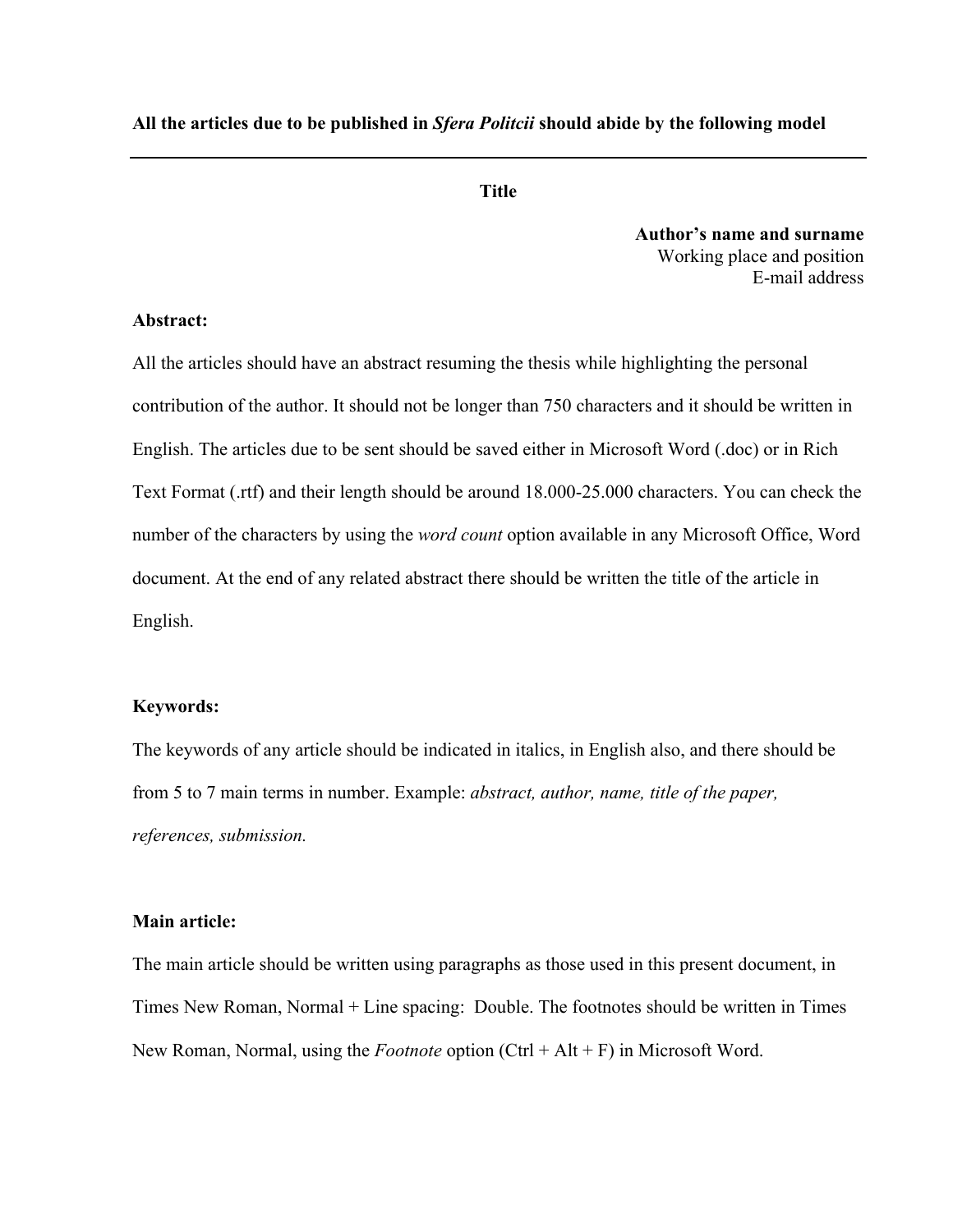The spelling rules should abide by those in force, established by the Romanian Academy and any quotation should be indicated by a specific bibliographical reference as following:

### **For books:**

Author's Name and Surname, *the complete title* (including subtitles) in italics, and then the publishing house and year, between brackets, followed by the number of the quoted page/pages. In case there are several authors or editors, there should be all indicated. The corresponding footnotes should look as in the following:

- 1. Giovanni Sartori, *The Theory of Democracy Revisited* (Chatam, New Jersey: Chatam House Publishers, 1987), 23.
- 2. Giovanni Sartori, *Teoria democraţiei reinterpretată*, translated by Doru Pop (Iaşi: Polirom, 1999), 272-27.
- 3. Juan Linz, Alfred Stepan, *Problems of Democratic Transition and Consolidation. Southern Europe, South America, and Post-Communist Europe* (Baltimore and London: The John Hopkins University Press, 1996), 74.

# **For chapters:**

1. Edward G. Carmines, Robert Huckfeldt, "Comportamentul politic – o perspectivă de ansamblu", în Robert E. Goodin, Hans-Dieter Klingemann (coord.), *Manual de ştiinţă politică*, collective translation (Iaşi: Polirom, 2005), 206.

### **For footnotes:**

1. Robert A. Dahl, *Democracy and Its Critics* (New Haven: Yale University Press, 1989), 164, n.1.

# **For articles:**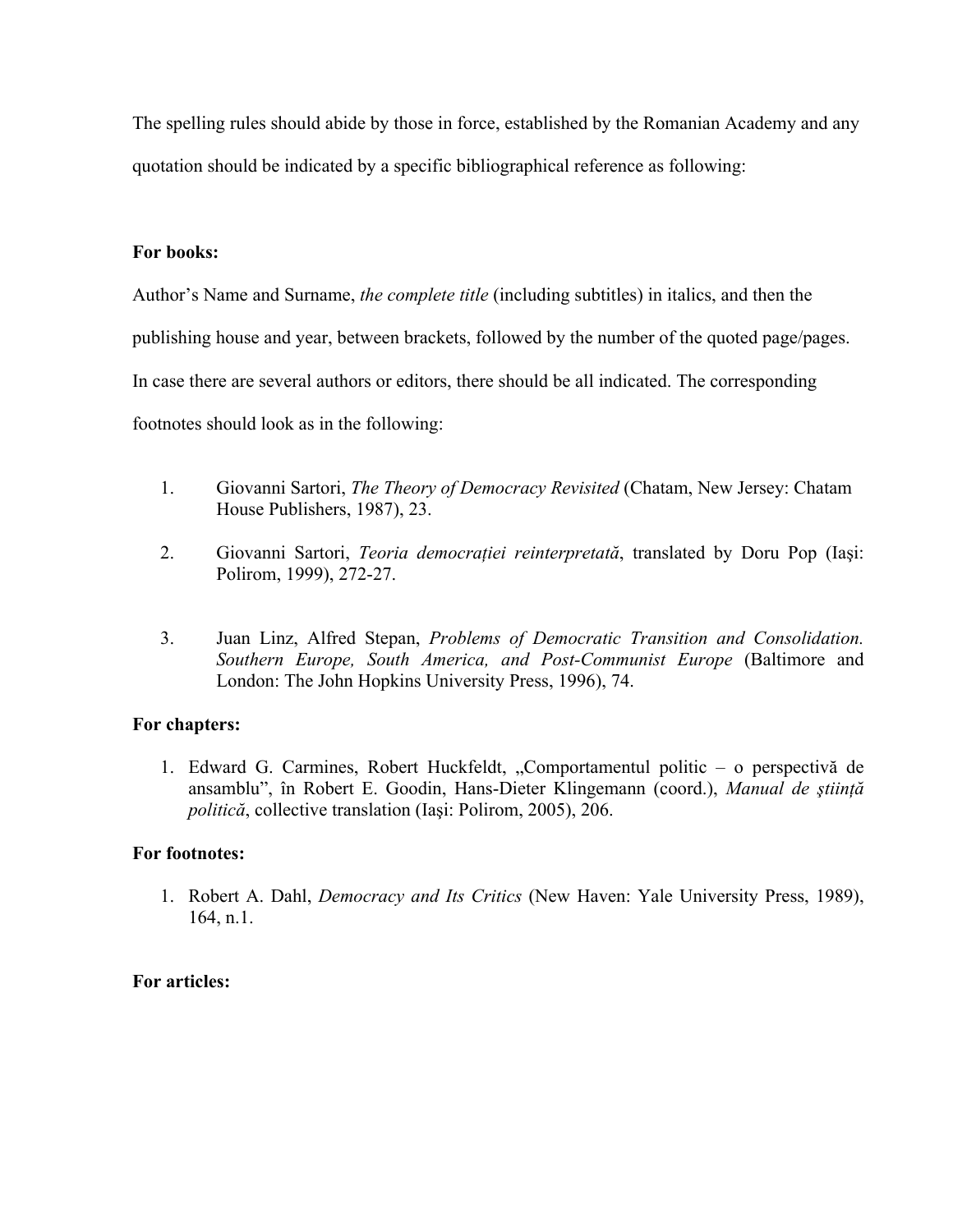They should abide by the same academic rules, mentioning the author's Name and Surname, the quoted article's title put between quotation marks, followed by the name of the magazine/publication in italics, the No., the year (between brackets)**:** quoted page/pages.

1. Adrian Cioroianu, "Si totusi, Europa unită există – deși nu toti europenii votează," *Sfera Politicii*, 136 (2009): 9.

### **For newspaper articles:**

1. Daniel Dăianu, "Schimbarea modelului," *Jurnalul naţional*, 29 iulie 2009.

### **For articlaes yet not publihed:**

1. Ion Popescu, "Coaliţiile din perioada postcomunistă. Cercetare comparată – România, Ungaria, Bulgaria" (BA Thesis, Faculty of Political Science, University of Bucharest, 2009).

### **For electronic papers/documents:**

1. Francis Fukuyama, "The Neoconservative Moment," *The National Interest*, 12 (2003), http://www.thetharmaproject.com, occessed on Nov. 12, 2009.

### **For archived documents:**

If primary archived sources are to be quoted, these should be given in accordance with the relevant catalog and archive location. If the references are from governmental documents, political parties, NGOs' *think-tanks* etc., then the sources should be identified as accurately as possible.

1. ASRI, fond D, dosar 9897, f. 93.

2. Documentul poartă mențiunea "Strict secret de importanță deosebită. Exemplar unic," Arhiva Comitetului Executiv al CC al PCR, dosar 264/1972, vol. VI, f. I-II.

3. Petre Roman, "Viziune politică asupra strategiei de dezvoltare a României în întîmpinarea secolului XXI. Pentru o bună guvernare a țării – calea social-democrată" ("Caiet politic"